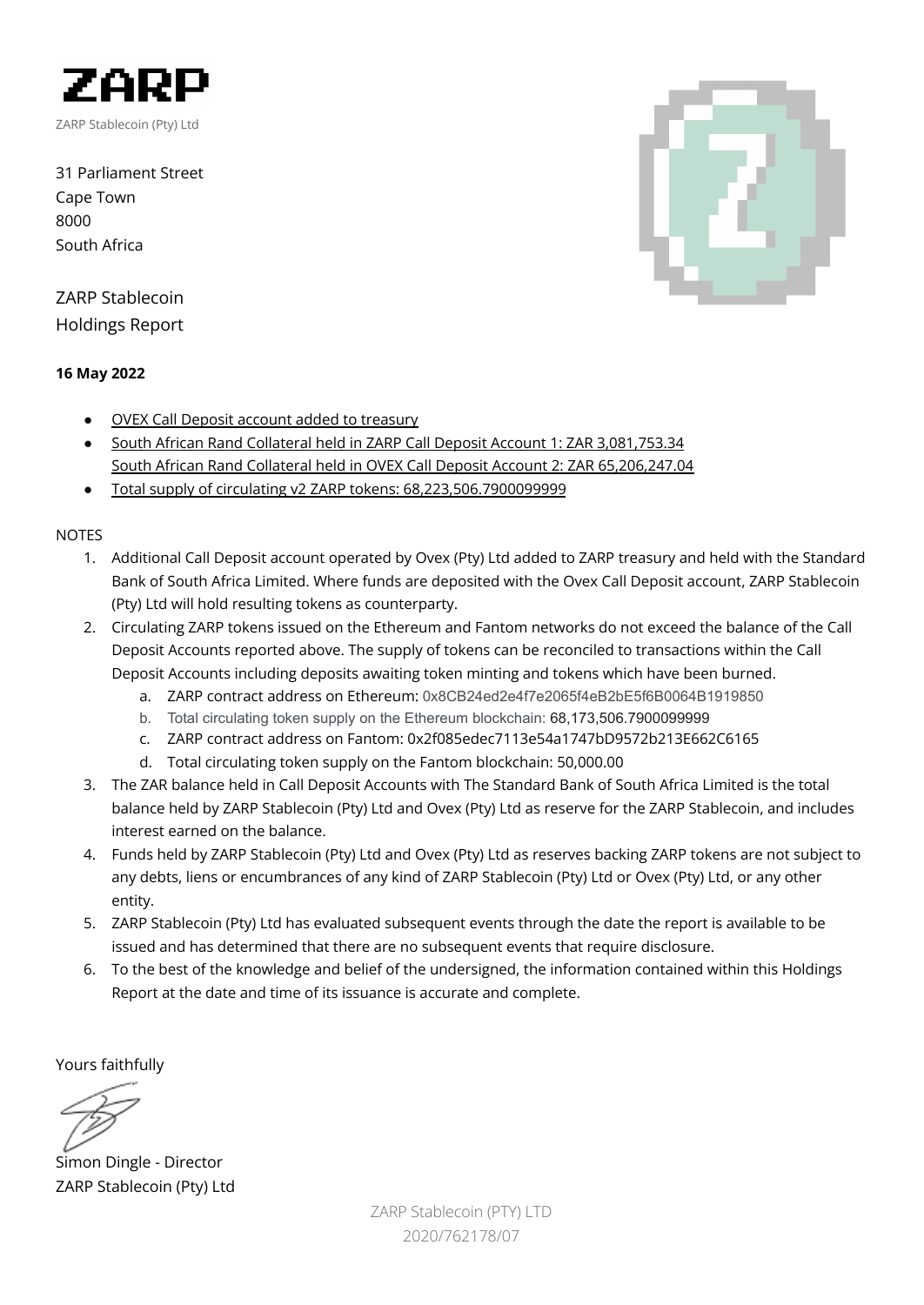

AGREED-UPON PROCEDURES REPORT ON ZARP TOKENS ISSUED BY ZARP Stablecoin (PTY) LTD

To: THE DIRECTORS ZARP Stablecoin (Pty) Ltd

17 May 2022

#### Purpose of this Agreed-Upon Procedures Report and Restriction on Use and Distribution

Our report is solely for the purpose of assisting the Directors in giving assurance to potential clients of ZARP Stablecoin (Pty) Ltd that for every ZARP token issued there is a corresponding collateral held in South African Rand in the Call Deposit account of ZARP Stablecoin (Pty) Ltd and Ovex (Pty) Ltd.

This report is intended solely for the Directors of ZARP Stablecoin (Pty) Ltd and will also be placed on the website of Kempen Group. ZARP Stablecoin (Pty) Ltd will refer to this report on its website for potential clients to access and should not be used by, or distributed to, any other parties.

### Responsibilities of the Directors of ZARP Stablecoin (Pty) Ltd

ZARP Stablecoin (Pty) has acknowledged that the agreed-upon procedures are appropriate for the purpose of the engagement. ZARP Stablecoin (Pty) Ltd is responsible for providing a written report on which we will conduct the agreed upon procedures as agreed.

#### Practitioner's Responsibilities

We have conducted the agreed-upon procedures engagement in accordance with the International Standard on Related Services (ISRS) 4400 (Revised), Agreed-Upon Procedures Engagements. An agreed-upon procedures engagement involves our performing the procedures that have been agreed with

ZARP Stablecoin (Pty),and reporting the findings, which are the factual results of the agreed-upon procedures performed. We make no representation regarding the appropriateness of the agreed-upon procedures.

This agreed-upon procedures engagement is not an assurance engagement. Accordingly, we do not express an opinion or an assurance conclusion.

Had we performed additional procedures, other matters might have come to our attention that would have been reported.

### Professional Ethics and Quality Control

We have complied with all ethical and independence requirements.

Our firm applies International Standard on Quality Control (ISQC) 1, Quality Control for Firms that Perform Audits and Reviews of Financial Statements, and Other Assurance and Related Services Engagements, and accordingly, maintains a comprehensive system of quality control including documented policies and procedures regarding compliance with ethical requirements, professional standards and applicable legal and regulatory requirements.



www.kempengroup.co.za | m +27(82) 940 6700

KEMPEN AUDIT INC. | Reg No: 2017/397424/217 Directors: PIP Kempen, Hons B Rek CA(SA) RA | EM Murray 49 Schoeman Street | Mossel Bay | 6500 | P.O. Box 80 | Mossel Bay | 6500 | South Africa